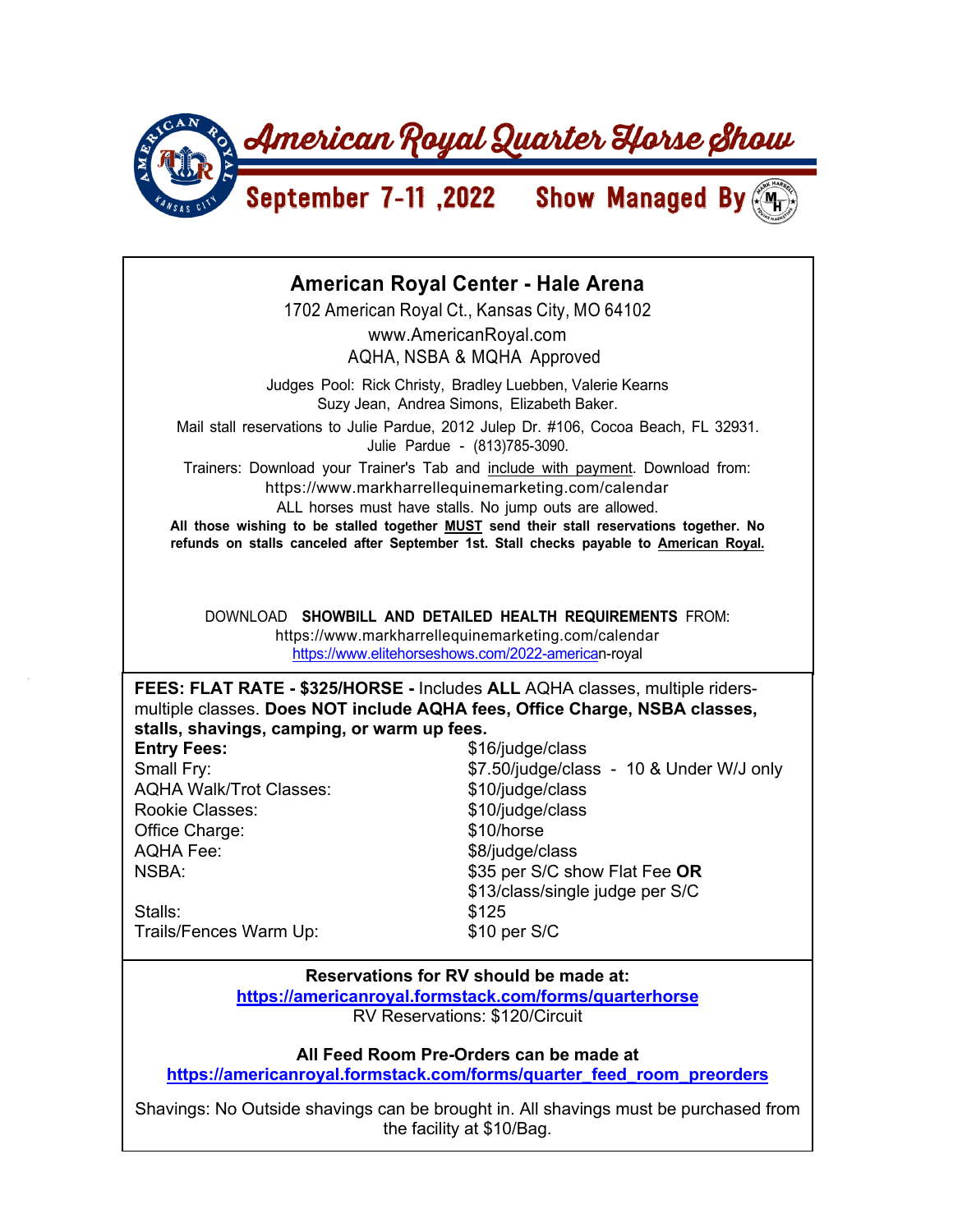## **Wednesday, 7th - 10:00 am – Tom Bass Arena - 3 Judges**

| 700) \$10 Warm-Up Round – Donation to Scholarship Fund                                                       |                                                 |                                                        |
|--------------------------------------------------------------------------------------------------------------|-------------------------------------------------|--------------------------------------------------------|
| 1/501) L1 Working Hunter 1 <sup>st</sup> Yr & NSBA                                                           | 10/510) AM Working Hunter & NSBA                | 19/519) L1 Yth Hunter Hack & NSBA                      |
| 2/502) Progressive Working Hunter & NSBA                                                                     | 11/511) AM EQ Over Fences & NSBA                | 20/520) AM Select Hunter Hack & NSBA                   |
| 3/503) Working Hunter & NSBA                                                                                 | 12/512) Yth Working Hunter & NSBA               | 21/521) AM Hunter Hack & NSBA                          |
| 4/504) L1 Am Working Hunter & NSBA                                                                           | 13/513) Yth EQ Over Fences & NSBA               | 22/522) Yth Hunter Hack & NSBA                         |
| 5/505) L1 Am EQ Over Fences & NSBA                                                                           | 14/514) Am Jumping & NSBA                       | 23/523) Working HUS & NSBA                             |
| 6/506) L1 Yth Working Hunter & NSBA                                                                          | 15/515) Yth Jumping & NSBA                      | 24/524) AM Working HUS & NSBA                          |
| 7/507) L1 Yth EQ Over Fences & NSBA                                                                          | 16/516) Jumping & NSBA                          | 25/525) Yth Working HUS & NSBA                         |
| 8/508) AM Select Working Hunter & NSBA                                                                       | 17/517) Hunter Hack & NSBA                      |                                                        |
| 9/509) Select EQ Over Fences & NSBA                                                                          | 18/518) L1 AM Hunter Hack & NSBA                |                                                        |
|                                                                                                              | Following Hunter - Hale Arena - 3 Judges        |                                                        |
| 26/526) Green Trail & NSBA                                                                                   | 30/530) Amateur Select Trail & NSBA             | 34/534) L1 Yth Trail & NSBA                            |
| 27/527) Jr. Trail & NSBA                                                                                     | 31/531) Small Fry Trail & NSBA                  | 434) Rookie Youth Trail                                |
| 28/528) L1 Amateur Trail & NSBA                                                                              | 32/532) L1 Am W/T Trail & NSBA                  |                                                        |
| 428) Rookie L1 Am Trail                                                                                      | 33/533) L1 Yth W/T Trail & NSBA                 | 35/535) 13 & Under Youth Trail & NSBA                  |
|                                                                                                              |                                                 | 36/536) 14-18 Youth Trail & NSBA                       |
| 29/529) Amateur Trail & NSBA                                                                                 | Thursday, 8th - 7:00 am - Hale Arena - 6 Judges | 37/537) Sr. Trail & NSBA                               |
| **Judges 1-2-3**                                                                                             | **Judges 4-5-6**                                |                                                        |
| 176) Amateur Driving                                                                                         | 176) Amateur Driving                            |                                                        |
| 177) Open Driving                                                                                            | 177) Open Driving                               |                                                        |
|                                                                                                              |                                                 |                                                        |
|                                                                                                              | Following Driving - Hale Arena - 6 Judges       |                                                        |
| 38/538) L1 Am Showmanship & NSBA                                                                             | 41/541) Small Fry Showmanship & NSBA            | 44/544) 14-18 Showmanship & NSBA                       |
| 438) Rookie L1 Am Showmanship                                                                                | 42/542) L1 Yth Showmanship & NSBA               |                                                        |
| 39/539) Amateur Showmanship & NSBA                                                                           | 442) Rookie L1 Yth Showmanship                  |                                                        |
| 40/540) Amateur Select Showmanship & NSBA                                                                    | 43/543) 13 & Under Showmanship & NSBA           |                                                        |
|                                                                                                              |                                                 |                                                        |
|                                                                                                              | Following Showmanship - Hale Arena - 6 Judges   |                                                        |
| 45/545) Am Performance Geldings & NSBA                                                                       | 63/64) Grand & Reserve Youth Geldings           | 84) 2-year-old Mares                                   |
| 46/546) Yth Performance Geldings & NSBA                                                                      | 65) Yearling Geldings                           | 85) 3-year-old Mares                                   |
| 47/547) Performance Halter Geldings & NSBA                                                                   | 66) 2-year-old Geldings                         | 86) Aged Mares                                         |
| 48/548) Am Performance Mares & NSBA                                                                          | 67) 3-year-old Geldings                         | 87/88) Grand & Reserve Mares                           |
| 49/549) Yth Performance Mares & NSBA                                                                         | 68) Aged Geldings                               | 89) Amateur Yearling Stallions                         |
| 50/550) Performance Halter Mares & NSBA                                                                      | 69/70) Grand & Reserve Geldings                 | 90) Amateur 2-year-old Stallions                       |
| 51/551) Am Performance Stallions & NSBA                                                                      | 71) Amateur Yearling Mares                      | 91) Amateur 3-year-old Stallions                       |
| 52/552) Performance Halter Stallions & NSBA                                                                  | 72) Amateur 2-year-old Mares                    | 92) Amateur Aged Stallions                             |
| 53) Amateur Yearling Geldings                                                                                | 73) Amateur 3-year-old Mares                    | 93/94) Grand & Reserve Amateur Stallions               |
| 54) Amateur 2-year-old Geldings                                                                              | 74) Amateur Aged Mares                          | 95) Yearling Stallions                                 |
| 55) Amateur 3-year-old Geldings                                                                              | 75/76) Grand & Reserve Amateur Mares            | 96) 2-year-old Stallions                               |
| 56) Amateur Aged Geldings                                                                                    | 77) Youth Yearling Mares                        | 97) 3-year-old Stallions                               |
| 57/58) Grand & Reserve Amateur Geldings                                                                      | 78) Youth 2-year-old Mares                      | 98) Aged Stallions                                     |
| 59) Youth Yearling Geldings                                                                                  | 79) Youth 3-year-old Mares                      | 99/100) Grand & Reserve Stallion                       |
| 60) Youth 2-year-old Geldings                                                                                | 80) Youth Aged Mares                            | 178) Lead Line - 8 & Under                             |
| 61) Youth 3-year-old Geldings                                                                                | 81/82) Grand & Reserve Youth Mares              | 179) Stick Horse - 6 & Under                           |
| 62) Youth Aged Geldings                                                                                      | 83) Yearling Mares                              |                                                        |
|                                                                                                              | Following Halter - Tom Bass Arena - 3 Judges    |                                                        |
|                                                                                                              |                                                 |                                                        |
| 700) \$10 Warm-Up Round - Donation to Scholarship Fund<br>1/501) L1 Working Hunter 1 <sup>st</sup> Yr & NSBA | 10/510) AM Working Hunter & NSBA                | 19/519) L1 Yth Hunter Hack & NSBA                      |
| 2/502) Progressive Working Hunter & NSBA                                                                     | 11/511) AM EQ Over Fences & NSBA                | 20/520) AM Select Hunter Hack & NSBA                   |
| 3/503) Working Hunter & NSBA                                                                                 | 12/512) Yth Working Hunter & NSBA               | 21/521) AM Hunter Hack & NSBA                          |
| 4/504) L1 Am Working Hunter & NSBA                                                                           | 13/513) Yth EQ Over Fences & NSBA               | 22/522) Yth Hunter Hack & NSBA                         |
| 5/505) L1 Am EQ Over Fences & NSBA                                                                           |                                                 |                                                        |
| 6/506) L1 Yth Working Hunter & NSBA                                                                          | 14/514) Am Jumping & NSBA                       | 23/523) Working HUS & NSBA                             |
| 7/507) L1 Yth EQ Over Fences & NSBA                                                                          | 15/515) Yth Jumping & NSBA                      | 24/524) AM Working HUS & NSBA                          |
|                                                                                                              | 16/516) Jumping & NSBA                          | 25/525) Yth Working HUS & NSBA                         |
| 8/508) AM Select Working Hunter & NSBA                                                                       | 17/517) Hunter Hack & NSBA                      |                                                        |
| 9/509) Select EQ Over Fences & NSBA                                                                          | 18/518) L1 AM Hunter Hack & NSBA                |                                                        |
|                                                                                                              | Following Halter - Hale Arena - 3 Judges        |                                                        |
| 101/601) L1 Am Horsemanship & NSBA                                                                           | 106/606) 14-18 Horsemanship & NSBA              | 113/613) Western Riding & NSBA                         |
| 401) Rookie L1 Am Horsemanship                                                                               | 107/607) Green Western Riding & NSBA            | 173) Amateur Reining                                   |
| 102/602) Am Horsemanship                                                                                     | 108/608) L1 Am Western Riding & NSBA            | 174) Youth Reining                                     |
| 103/603) Am Select Horsemanship                                                                              | 109/609) Am Western Riding & NSBA               | 175) Reining                                           |
| 104/604) L1 Yth Horsemanship & NSBA                                                                          | 110/610) Am Select Western Riding & NSBA        |                                                        |
| 404) Rookie L1 Youth Horsemanship                                                                            | 111/611) L1 Yth Western Riding & NSBA           | <b>THURSDAY ONLY - AFTER REINING</b>                   |
| 105/605) 13 & Under Horsemanship & NSBA                                                                      | 112/612) Youth Western Riding & NSBA            | *Stick Horse - 6 & Under<br>*Lead-Line - 8 & Under     |
|                                                                                                              |                                                 | (FOR BOTH STICK HORSE AND LEAD LINE ENTER AT THE GATE) |
|                                                                                                              |                                                 |                                                        |

THURSDAY NIGHT - EXHIBITOR DINNER (BBQ)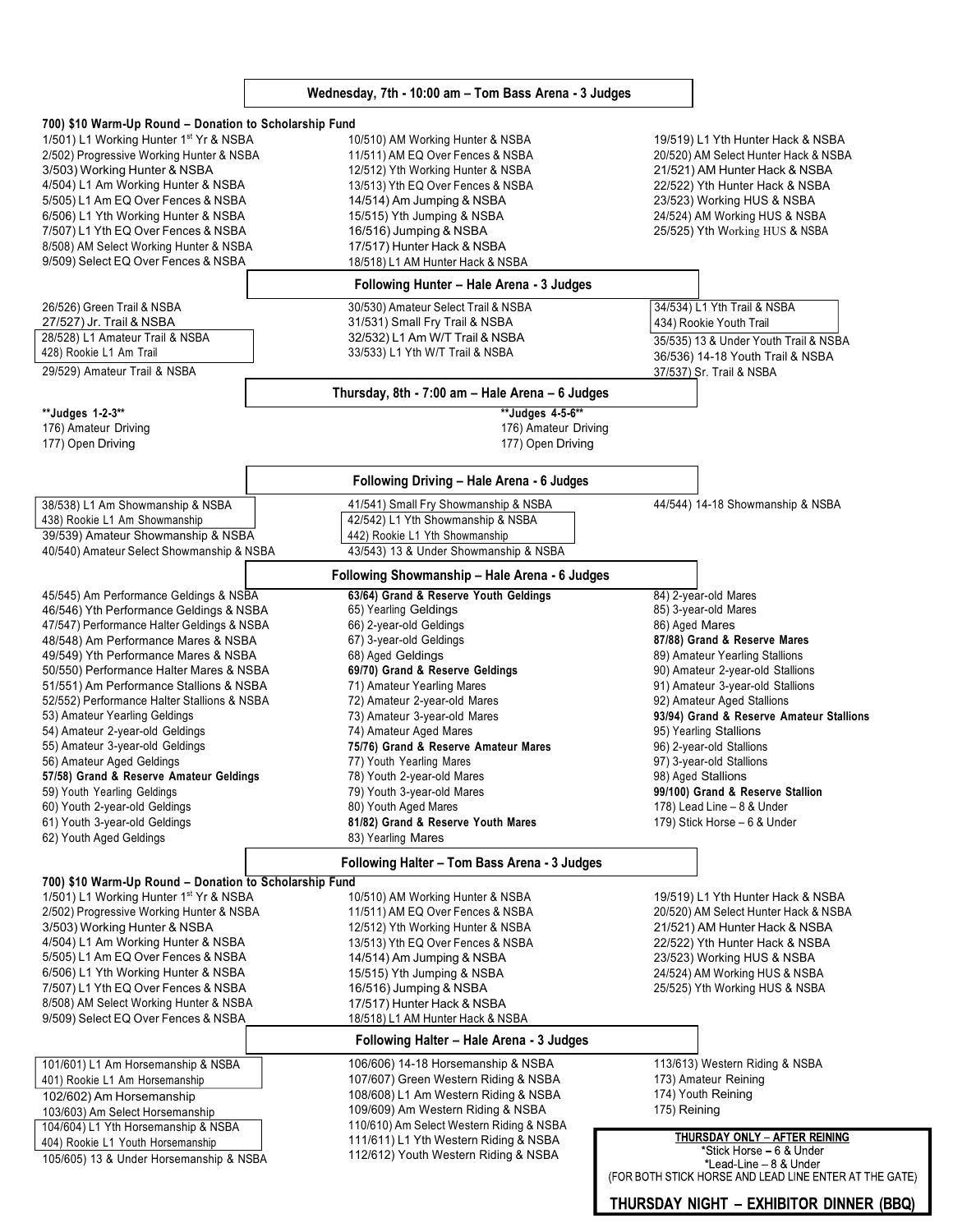|                                                                                                                   | Friday, 9th - 8:00 am - Hale Arena - 3 Judges                                                                                                         |      |                                            |  |  |  |
|-------------------------------------------------------------------------------------------------------------------|-------------------------------------------------------------------------------------------------------------------------------------------------------|------|--------------------------------------------|--|--|--|
| 701) \$10 Warm-Up Round HUS - Donation to Scholarship Fund                                                        |                                                                                                                                                       |      |                                            |  |  |  |
| 114/614) Jr. Hunter Under Saddle & NSBA                                                                           | 128/628) L1 Am Equitation & NSBA                                                                                                                      |      | 141/641) Lvl 3 Jr. Western Pleasure & NSBA |  |  |  |
| 115/615) L1 Am Hunter Under Saddle & NSBA                                                                         | 728) Rookie L1 Am Equitation                                                                                                                          |      | 142/642) L1 Am Western Pleasure & NSBA     |  |  |  |
| 415) Rookie L1 Am Hunter Under Saddle                                                                             | 129/629) Am Equitation & NSBA                                                                                                                         |      | 742) Rookie L1 Am Western Pleasure         |  |  |  |
| 116/616) Am Hunter Under Saddle & NSBA                                                                            | 130/630) Am Select Hunter Seat Eq & NSBA                                                                                                              |      | 143/643) Am Western Pleasure & NSBA        |  |  |  |
| 117/617) Am Select HUS & NSBA                                                                                     | 131/631) L1 Youth Equitation & NSBA                                                                                                                   |      | 144/644) Am Select Western Pleasure & NSBA |  |  |  |
| 118/618) Green Hunter Under Saddle & NSBA                                                                         | 431) Rookie L1 Youth Equitation                                                                                                                       |      | 145/645) Green Western Pleasure & NSBA     |  |  |  |
| 119/619) L1 Yth Hunter Under Saddle & NSBA                                                                        | 132/632) Youth Hunt Seat Equitation & NSBA                                                                                                            |      | 146/646) L1 Yth Western Pleasure & NSBA    |  |  |  |
| 419) Rookie L1 Youth Hunter Under Saddle                                                                          | 702) \$10 Warm-Up Round Western Pleasure                                                                                                              |      | 446) Rookie L1 Yth Western Pleasure        |  |  |  |
| 120/620) Yth Hunter Under Saddle & NSBA                                                                           | 133/633) 2-year-old Snaffle Bit Pleasure & NSBA                                                                                                       |      | 147/647) Lvl 2 Sr. Western Pleasure & NSBA |  |  |  |
| 121/621) Sr. Hunter Under Saddle & NSBA                                                                           | 134/634) Small Fry Pleasure & NSBA                                                                                                                    |      | 148/648) 13 & Under Youth West. Pl. & NSBA |  |  |  |
| 122/622) Small Fry HUS & NSBA                                                                                     | 135/635) Small Fry Horsemanship & NSBA                                                                                                                |      | 149/649) 14-18 Youth West. Pl. & NSBA      |  |  |  |
| 123/623) Small Fry Equitation & NSBA                                                                              | 136/636) Lvl 2 Jr. Western Pleasure & NSBA                                                                                                            |      | 150/650) Lvl 3 Sr. Western Pleasure & NSBA |  |  |  |
| 124/624) L1 Amateur W/T HUS & NSBA                                                                                | 137/637) L1 Am W/T Pleasure & NSBA                                                                                                                    |      |                                            |  |  |  |
| 125/625) L1 Amateur W/T Equitation & NSBA                                                                         | 138/638) L1 Am W/T Horsemanship & NSBA                                                                                                                |      |                                            |  |  |  |
| 126/626) L1 Youth W/T HUS & NSBA                                                                                  | 139/639) L1 Yth W/T Pleasure & NSBA                                                                                                                   |      |                                            |  |  |  |
| 127/627) L1 Youth W/T Equitation & NSBA                                                                           | 140/640) L1 Yth W/T Horsemanship & NSBA                                                                                                               |      |                                            |  |  |  |
|                                                                                                                   |                                                                                                                                                       |      |                                            |  |  |  |
|                                                                                                                   | Friday, 9th - 8:00 am - Tom Bass Arena - 3 Judges                                                                                                     |      |                                            |  |  |  |
| VRH Ranch Trail - Amateur<br>151)                                                                                 | 158)<br>VRH Ranch Riding - Youth                                                                                                                      |      | 162/662) AQHA Youth Ranch Riding & NSBA    |  |  |  |
| VRH Ranch Trail - Youth<br>152)                                                                                   | 159)<br>VRH Ranch Riding - Open                                                                                                                       | 163) | VRH Reining - Amateur                      |  |  |  |
| VRH Ranch Trail - Open<br>153)                                                                                    | 170/670) Level 1 Open Ranch Riding & NSBA                                                                                                             | 164) | VRH Reining - Youth                        |  |  |  |
| 154/654) AQHA Am Ranch Trail & NSBA                                                                               | 171/671) Level 1 Amateur Ranch Riding & NSBA                                                                                                          | 165) | VRH Reining - Open                         |  |  |  |
| 155/655) AQHA Youth Ranch Trail & NSBA                                                                            | 172/672) Level 1 Youth Ranch Riding & NSBA                                                                                                            | 166) | VRH Conformation - Amateur                 |  |  |  |
| 156/656) AQHA Open Ranch Trail & NSBA                                                                             | 160/660) AQHA Ranch Riding & NSBA                                                                                                                     | 167) | VRH Conformation - Youth                   |  |  |  |
| 157)<br>VRH Ranch Riding - Amateur                                                                                | 161/661) AQHA Amateur Ranch Riding & NSBA                                                                                                             | 168) | VRH Conformation - Open                    |  |  |  |
|                                                                                                                   | <b>FRIDAY - THE ROYAL FEAST</b>                                                                                                                       |      |                                            |  |  |  |
|                                                                                                                   |                                                                                                                                                       |      |                                            |  |  |  |
|                                                                                                                   | How it works – bring a dish to serve in front of your stalls. Each 'barn' will have a different course to serve. It's up to you, on what you bring, a |      |                                            |  |  |  |
| printable menu will be available. You can graze the selections while meeting and greeting your fellow exhibitors. |                                                                                                                                                       |      |                                            |  |  |  |
| The 'Most Spectacular Host' will receive a Crystal Trophy!                                                        |                                                                                                                                                       |      |                                            |  |  |  |
| <b>CONTACT DINNER CHAIR:</b>                                                                                      |                                                                                                                                                       |      |                                            |  |  |  |
|                                                                                                                   | Sheri Catania (913)558-4037 or sheri6670@gmail.com                                                                                                    |      |                                            |  |  |  |
|                                                                                                                   |                                                                                                                                                       |      |                                            |  |  |  |
| Saturday – Scholarship Fundraiser Pancake Breakfast                                                               |                                                                                                                                                       |      |                                            |  |  |  |
|                                                                                                                   | Saturday, 10th - 8:00 am - Tom Bass Arena - 3 Judges                                                                                                  |      |                                            |  |  |  |
|                                                                                                                   |                                                                                                                                                       |      |                                            |  |  |  |
| 151)<br>VRH Ranch Trail - Amateur                                                                                 | VRH Ranch Riding - Youth<br>158)                                                                                                                      |      | 162/662) AQHA Youth Ranch Riding & NSBA    |  |  |  |

| VRH Ranch Trail - Youth<br>152)        | VRH Ranch Riding - Open<br>159)                  | 163)               | VRH Reining - Amateur                   |
|----------------------------------------|--------------------------------------------------|--------------------|-----------------------------------------|
| VRH Ranch Trail - Open<br>153)         | Level 1 Open Ranch Riding & NSBA<br>170/670)     | 164)               | VRH Reining - Youth                     |
| 154/654) AQHA Am Ranch Trail & NSBA    | Level 1 Amateur Ranch Riding & NSBA<br>171/671)  | 165)               | VRH Reining - Open                      |
| 155/655) AQHA Youth Ranch Trail & NSBA | 172/672) Level 1 Youth Ranch Riding & NSBA       | 166)               | VRH Conformation - Amateur              |
| 156/656) AQHA Open Ranch Trail & NSBA  | 160/660) AQHA Ranch Riding & NSBA                | 167)               | VRH Conformation - Youth                |
| VRH Ranch Riding - Amateur<br>157)     | 161/661) AQHA Amateur Ranch Riding & NSBA        | 168)               | VRH Conformation - Open                 |
|                                        | Saturday, 10th - 8:00 am - Hale Arena - 3 Judges |                    |                                         |
| 26/526) Green Trail & NSBA             | 36/535) 14-18 Youth Trail & NSBA                 |                    | 103/603) Am Select Horsemanship         |
| 27/527) Jr. Trail & NSBA               | 37/537) Sr. Trail & NSBA                         |                    | 104/604) L1 Yth Horsemanship & NSBA     |
| 28/528) L1 Amateur Trail & NSBA        | 107/607) Green Western Riding & NSBA             |                    | 404) Rookie L1 Yth Horsemanship         |
| 428) Rookie L1 Amateur Trail           | 108/608) L1 Am Western Riding & NSBA             |                    | 105/605) 13 & Under Horsemanship & NSBA |
| 29/529) Amateur Trail & NSBA           | 109/609) Am Western Riding & NSBA                |                    | 106/606) 14-18 Horsemanship & NSBA      |
| 30/530) Amateur Select Trail & NSBA    | 110/610) Am Select Western Riding & NSBA         |                    | 173) Amateur Reining                    |
| 31/531) Small Fry Trail & NSBA         | 111/611) L1 Yth Western Riding & NSBA            | 174) Youth Reining |                                         |
| 32/532) L1 Am W/T Trail & NSBA         | 112/612) Youth Western Riding & NSBA             | 175) Reining       |                                         |
| 33/533) L1 Yth W/T Trail & NSBA        | 113/613) Western Riding & NSBA                   |                    |                                         |
| 34/534) L1 Yth Trail & NSBA            | 101/601) L1 Am Horsemanship & NSBA               |                    |                                         |
| 434) Rookie L1 Yth Trail               | 401) Rookie L1 Am Horsemanship                   |                    |                                         |
| 35/535) 13 & Under Youth Trail & NSBA  | 102/602) Am Horsemanship                         |                    |                                         |